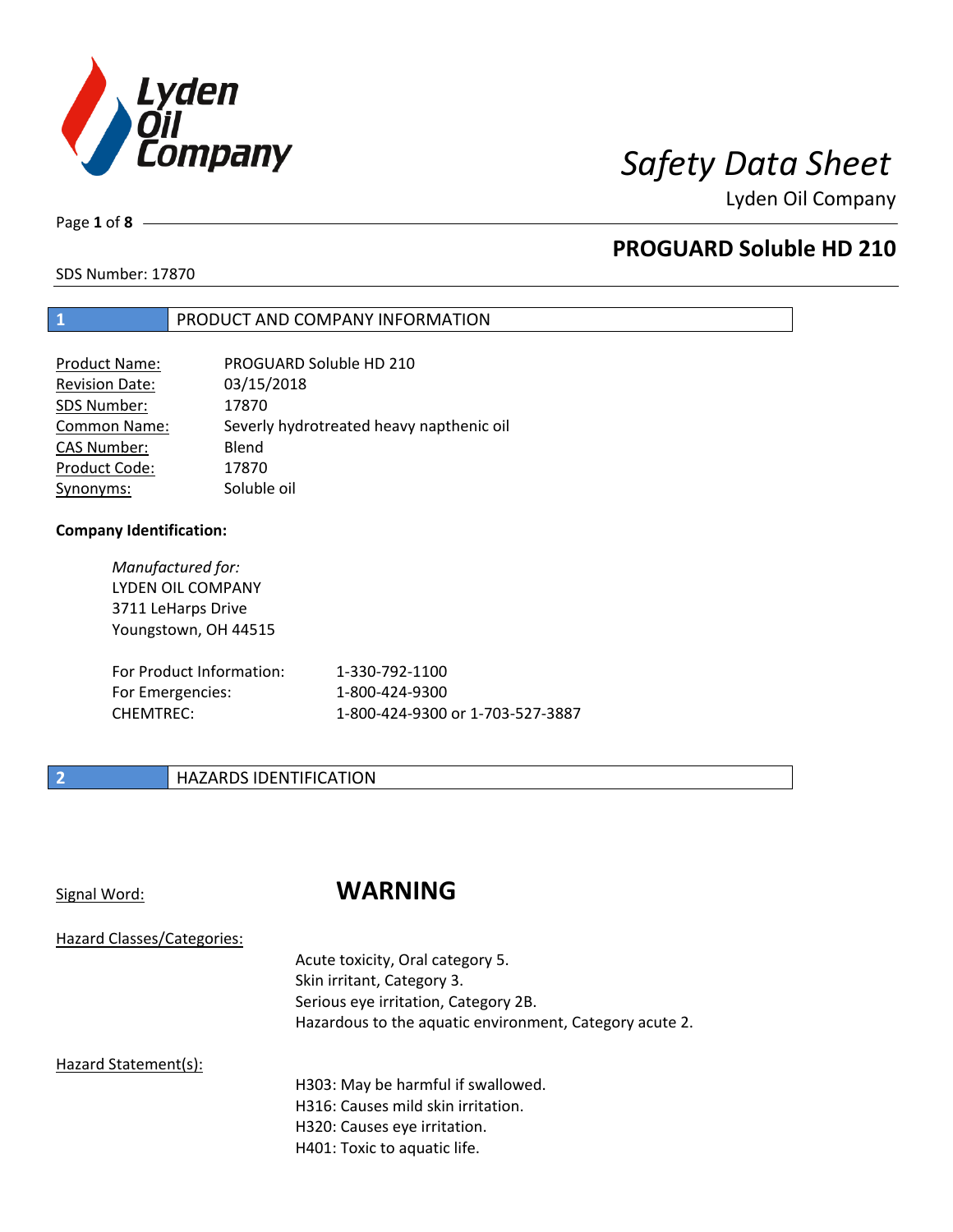

Page **2** of **8**

# **PROGUARD Soluble HD 210**

SDS Number: 17870

Precaution Statement(s): hand.

P101: If medical advice is needed, have product container or label at P102: Keep out of reach of children. P103: Read label before use. P273: Avoid release to the environment. P302+352: IF ON SKIN: Wash with plenty of water. P305+351+338: IF IN EYES: Rinse cautiously with water for several minutes. Remove contact lenses if present and easy to do – continue rinsing. P301: IF SWALLOWED: P330: Rinse mouth. P312: Call a POISON CENTER/ doctor if you feel unwell.

Other Hazard Statement(s):

Repeated exposure may cause skin dryness or cracking.

**3** COMPOSITION / INFORMATION ON INGREDIENTS

Ingredients:

*Mixture of the substances listed below with nonhazardous additions.*

| <b>Chemical Name</b>                                   | <b>CAS Number</b> | Percentage |
|--------------------------------------------------------|-------------------|------------|
| Distillates (petroleum), hydrotreated heavy naphthenic | 64742-52-5        | $30-40$    |

*\*Any concentration shown as a range is to protect confidentiality or is due to batch variation.*

| $\vert$ 4 | <b>FIRST AID MEASURES</b> |
|-----------|---------------------------|
|-----------|---------------------------|

Description of First Aid Measures:

Inhalation:

If symptoms develop, move victim to fresh air. If symptoms persist, obtain medical attention.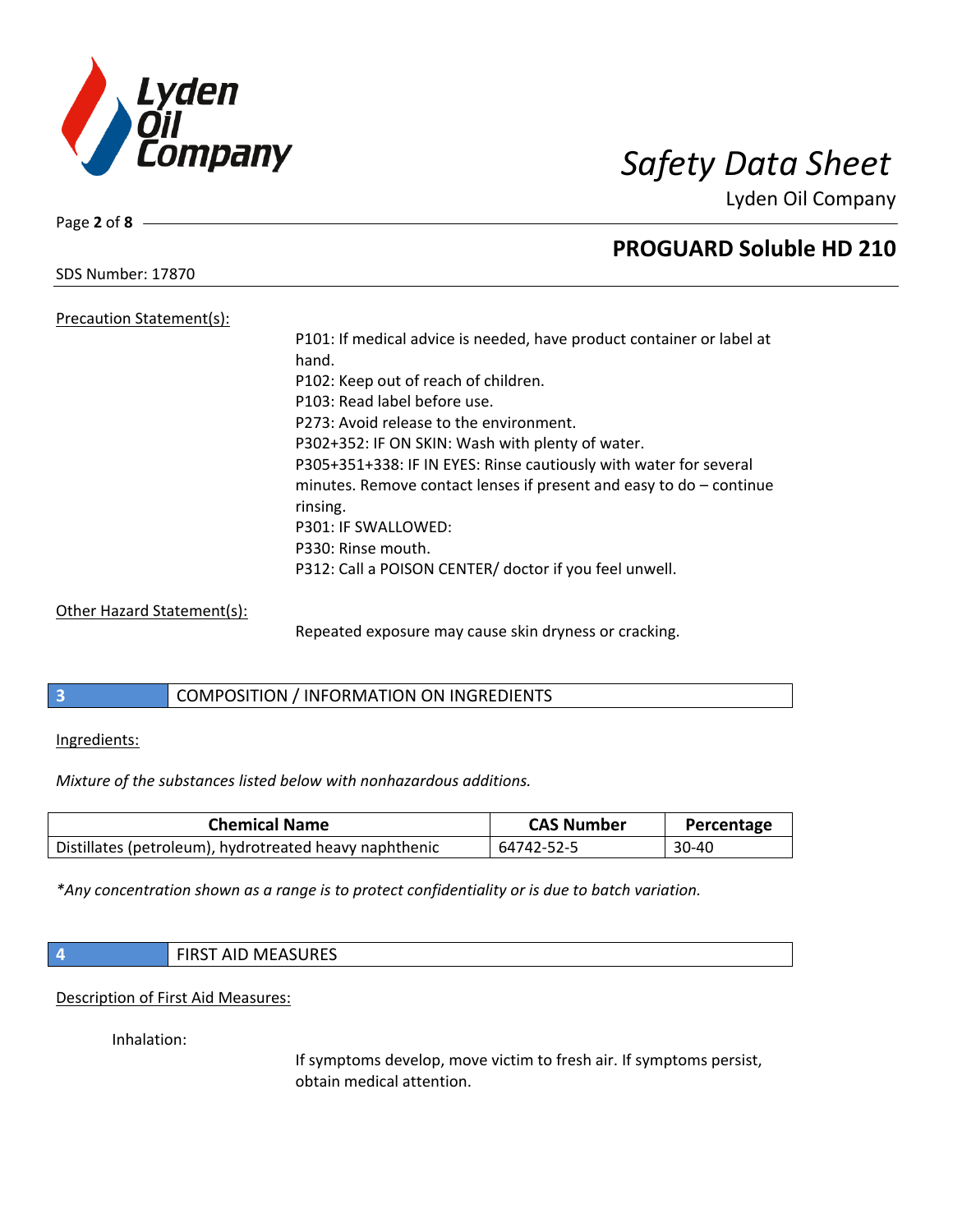

| Page 3 of 8 -                                 |                                                                           |
|-----------------------------------------------|---------------------------------------------------------------------------|
|                                               | <b>PROGUARD Soluble HD 210</b>                                            |
| SDS Number: 17870                             |                                                                           |
| Skin Contact:                                 |                                                                           |
|                                               | Wash with soap and water. Remove contaminated clothing and wash           |
|                                               | before reuse. Get medical attention if needed.                            |
| Eye Contact:                                  |                                                                           |
|                                               | Rinse opened eye for several minutes under running water. If              |
|                                               | symptoms persist, consult medical attention.                              |
| Ingestion:                                    |                                                                           |
|                                               | Rinse mouth with water. If symptoms develop, obtain medical<br>attention. |
|                                               |                                                                           |
| Symptoms and Effects, both acute and delayed: | No further relevent data available.                                       |
| <b>Recommended Actions:</b>                   |                                                                           |
|                                               | Treat symptomatically. Call a doctor or poison                            |
|                                               | control center for guidance.                                              |
|                                               |                                                                           |
| 5                                             | FIRE FIGHTING MEASURES                                                    |
| Recommended Fire-Extinguishing Equipment:     |                                                                           |
|                                               | Use dry powder, foam, or carbon dioxide fire                              |
|                                               | extinguishers. Water may be ineffective in fighting                       |
|                                               | an oil fire unless used by experienced fire fighters.                     |
|                                               |                                                                           |
| Possible Hazards During a Fire:               | Hazardous combustion products may include: A                              |
|                                               | complex mixture of airborne solid and liquid                              |
|                                               | particulates and gases (smoke). Carbon monoxide.                          |
|                                               | Unidentified organic and inorganic compounds.                             |
| Recommendations to Firefighters:              |                                                                           |
|                                               | No special measures required.                                             |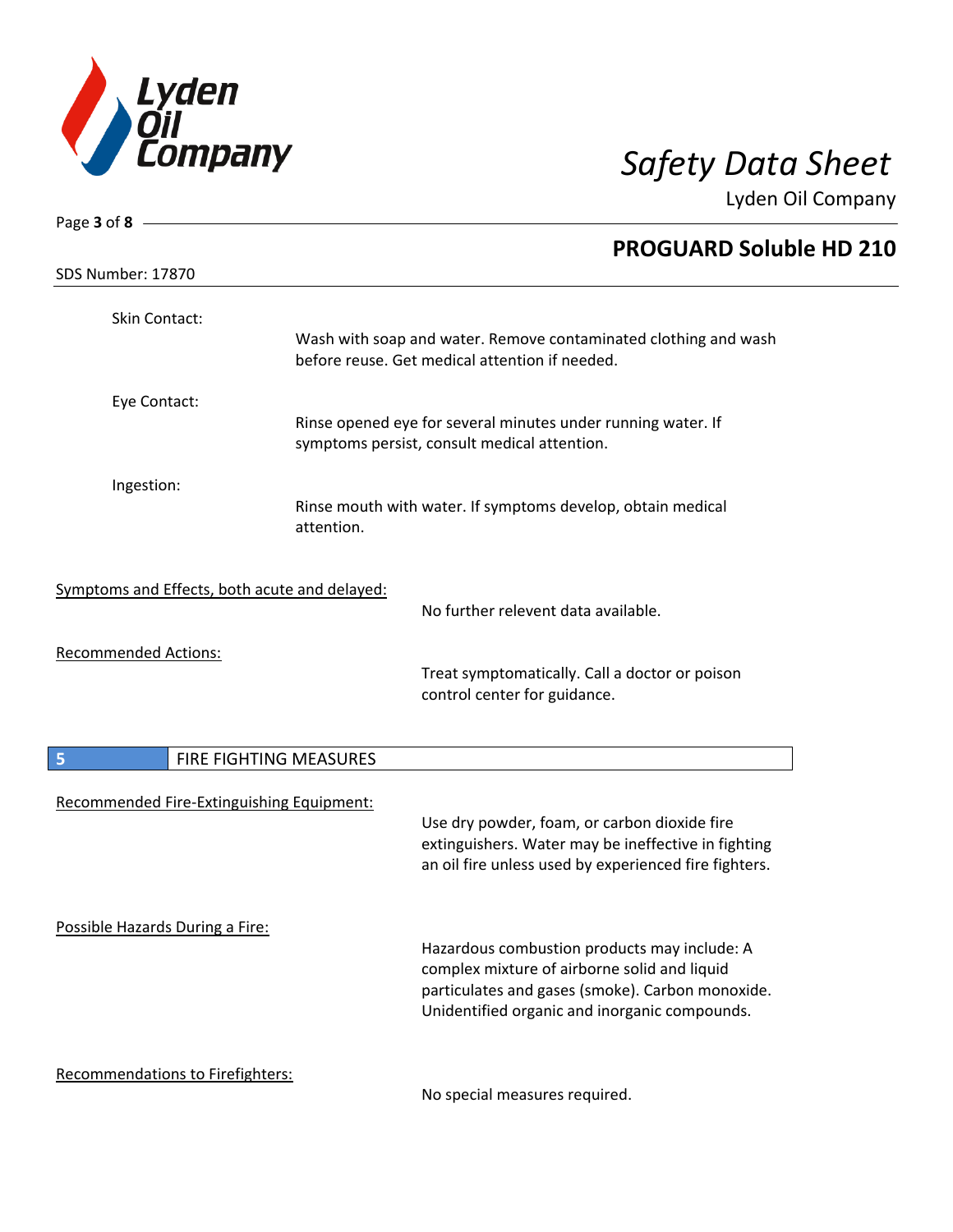

**PROGUARD Soluble HD 210**

Lyden Oil Company

SDS Number: 17870

Page **4** of **8**

# **6** ACCIDENTAL RELEASE MEASURES Personal Precautions: Avoid contact with skin, eyes, and clothing. Keep away from sources of ignition. Emergency Procedures: Contain spilled material, collect in suitable and properly labeled containers. Environmental Precautions: Do not allow to reach sewage system or any water course. Do not allow to enter ground waters. Cleanup Procedures: Pick up excess with inert absorbant material. **7 HANDLING AND STORAGE** Handling Precautions: Handle with care and avoid spillage on the floor. Do not cut, weld, drill, grind, braze, or solder container. Storage Requirements: Keep container tightly sealed. Keep away from sources of ignition. **8** EXPOSURE CONTROLS / PERSONAL PROTECTION Exposure Limits: -64742-52-5 Distillates (petroleum), hydrotreated heavy naphthenic (80-95%):

ACGIH TLV – Short-term value:  $10\,\text{mg/m}^3$ Long-term value: 5mg/m<sup>3</sup> OSHA PEL – Long-term value:  $5mg/m<sup>3</sup>$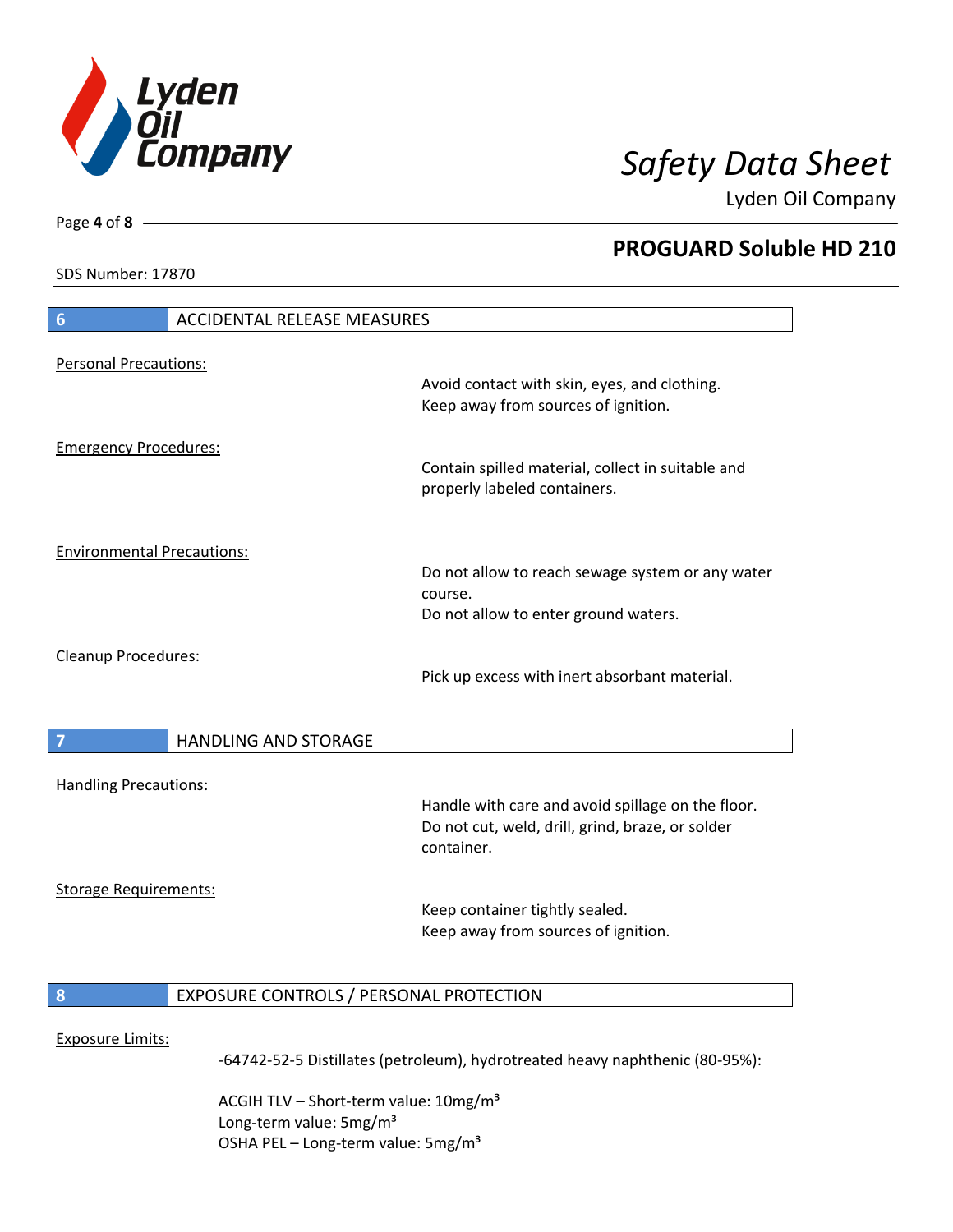

Page **5** of **8**

# **PROGUARD Soluble HD 210**

SDS Number: 17870

Engineering Controls:

All ventilation should be designed in accordance with OSHA standard (29 CFR 1910.94).

Personal Protective Equipment:

Wash hands before breaks and at the end of work. Use safety glasses and gloves.

## **9** PHYSICAL AND CHEMICAL PROPERTIES

| Color:                        | Dark Brown                   |
|-------------------------------|------------------------------|
| <b>Physical State:</b>        | Liquid                       |
| Odor:                         | Data not available           |
| Odor Threshold:               | Data not available           |
| pH:                           | 9.5 (at 5% in water)         |
| <b>Melting Point:</b>         | Data not available           |
| <b>Boiling Point:</b>         | $250^\circ$ F                |
| <b>Boiling Range:</b>         | Data not available           |
| Flash Point:                  | 160° C / 320° F (COC Method) |
| <b>Evaporation Rate:</b>      | Data not available           |
| Flammability:                 | Data not available           |
| Flammability Limits:          | Data not available           |
| Vapor Pressure:               | Data not available           |
| Vapor Density:                | Data not available           |
| <b>Relative Density:</b>      | Data not available           |
| Solubilities:                 | Emulsifiable in water        |
| <b>Partition Coefficient:</b> | Data not available           |
| Auto-Ignition Temperature:    | Data not available           |
| Decomposition Temperature:    | Data not available           |
| Viscosity:                    | Data not available           |

## **10** STABILITY AND REACTIVITY

Stability:

Stable under normal conditions.

Reactivity:

Not reactive under normal conditions.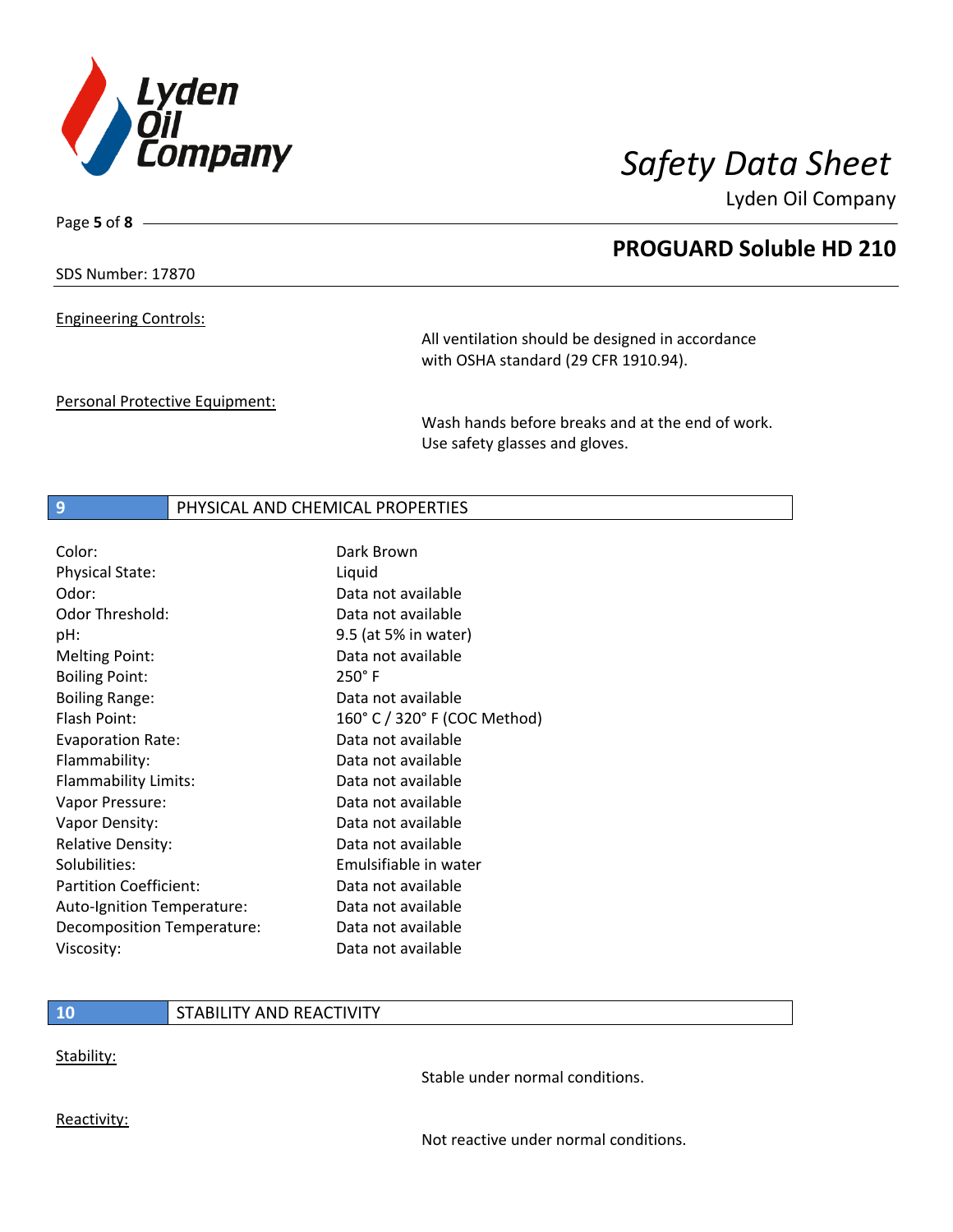

| Page 6 of 8                            |                                                                                                                           |
|----------------------------------------|---------------------------------------------------------------------------------------------------------------------------|
|                                        | <b>PROGUARD Soluble HD 210</b>                                                                                            |
| SDS Number: 17870                      |                                                                                                                           |
| <b>Conditions to Avoid:</b>            | Extreme temperature, sparks, open flame, and<br>direct sunlight.                                                          |
| <b>Hazardous Reactions:</b>            |                                                                                                                           |
|                                        | No known hazardous reactions.                                                                                             |
| Incompatible Materials:                | No further relevant information available.                                                                                |
| Decomposition Products:                | Hazardous decomposition products are not<br>expected to form.                                                             |
| 11<br><b>TOXICOLOGICAL INFORMATION</b> |                                                                                                                           |
| Routes of Exposure:                    |                                                                                                                           |
|                                        | Skin and eye contact are the primary routes of<br>exposure although exposure may occur following<br>accidental ingestion. |
| <b>Exposure Effects:</b>               |                                                                                                                           |

Repeated skin contact may cause dermatitis or an oil acne.

Measures of Toxicity:

Carcinogenic/Mutagenic Precautions:

Non-carcinogenic and not expected to be mutagentic.

No test data available.

**12** ECOLOGICAL INFORMATION

Ecological Precautions:

Avoid exposing to the environment.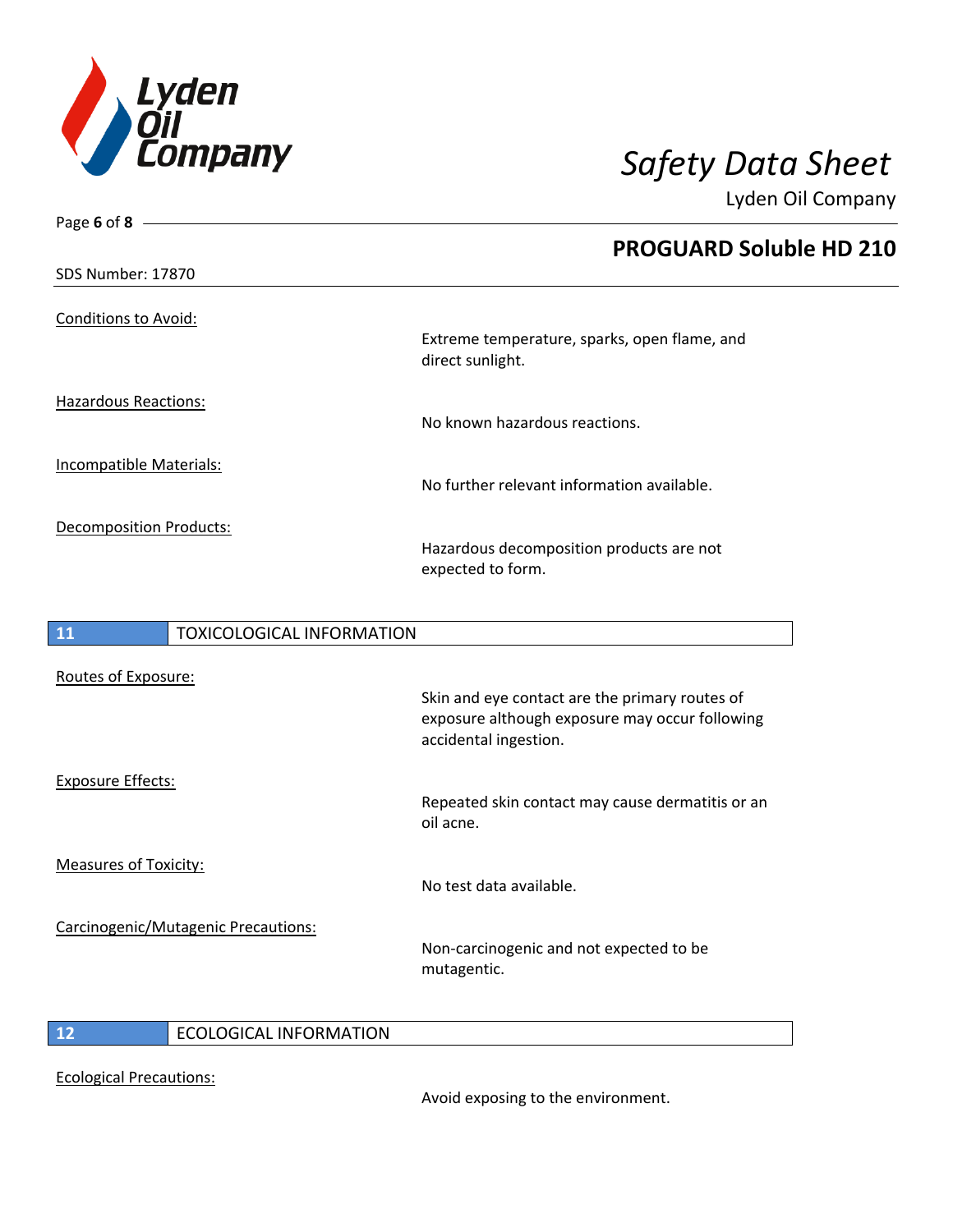

**PROGUARD Soluble HD 210**

Lyden Oil Company

SDS Number: 17870

Page **7** of **8**

## Ecological Effects:

No specific environmental or aquatic data available.

| 13                                                                                                | <b>DISPOSAL CONSIDERATIONS</b>                                                       |                                                                                             |
|---------------------------------------------------------------------------------------------------|--------------------------------------------------------------------------------------|---------------------------------------------------------------------------------------------|
| Disposal Methods:                                                                                 |                                                                                      | Dispose of waste material in accordance with all<br>local, state, and federal requirements. |
| <b>Disposal Containers:</b>                                                                       |                                                                                      | Use properly approved container for disposal.                                               |
| <b>Special Precautions:</b>                                                                       |                                                                                      | Do not flush to surface waters or drains.                                                   |
| 14                                                                                                | <b>TRANSPORT INFORMATION</b>                                                         |                                                                                             |
| <b>UN Number:</b><br><b>UN Shipping Name:</b><br><b>Transport Hazard Class:</b><br>Packing Group: | Data not available<br>Data not available<br>Data not available<br>Data not available |                                                                                             |
| <b>Environmental Hazards:</b>                                                                     |                                                                                      | Data not available                                                                          |
| <b>Bulk Transport Guidance:</b>                                                                   |                                                                                      | Data not available                                                                          |
| <b>Special Precautions:</b>                                                                       |                                                                                      | Not regulated by DOT.                                                                       |

**15** REGULATORY INFORMATION

This material and all of its components are listed on the Inventory of Existing Chemical Substances under the Toxic Substances Control Act.